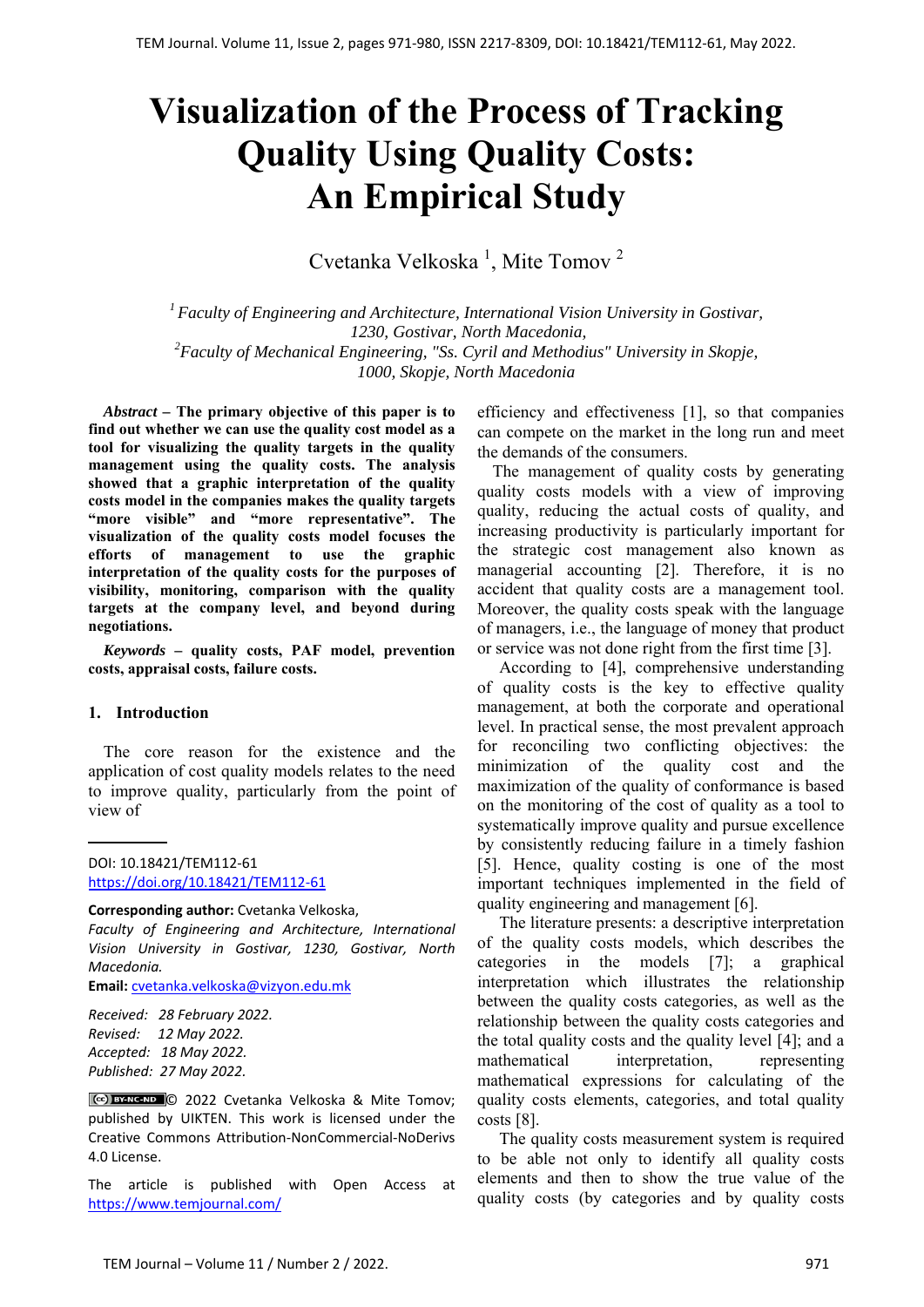elements), but also to determine the places where they track the quality costs to their primary sources and measure the occurrence of the quality costs in real time [9].

However, one thing that causes turmoil in the scientific and practical community refers to the need to investigate whether the concept of quality is a continuously current concept and whether it relates to new research trends.

The analysis of the quality management research trends involving scientific papers published in eight academic journals between 2000 and 2019, confirmed the costs of quality in 17 long-term trends out of a total of 45 trends, with a decline in popularity in the last years, mostly related to the computerization of process management. Something that sparks attention are the emerging trends that warrant future research such as corporate social responsibility, innovation and creativity, sustainability, as well as future research from the perspective of an integrated view of the measures of knowledge management, quality costs and process capability [10].

The study of Dimitrantzou et al. [11], used the affinity diagram and pareto diagram to analyze future research topics related to quality costs, published in well-known academic databases (Emerald, Elsevier, SpringerLink, Taylor & Francis, Wiley, and Scopus) during the period from 2010 to 2018. It showed that the vital themes of future research suggestions are sectors, subsectors and units, impact on quality cost elements, quality cost data and information, methods and analysis, and countries, which represent 80% of the research suggestions. The upward trend of the quality costs publications is significant in Europe and Asia, focusing on the manufacturing sector. The study showed а lack of purely theoretical papers and a prevalence of empirical studies. In order to fill this gap, the study recommends that theoretical research should encompass the interdisciplinary nature of quality costs in different contexts and disciplines, such as management, engineering, accounting, computer science, logistics, and mathematics.

According to the above mentioned, this paper would like to contribute to the evolving discussion of discovering new potentials (strengths) of quality costs, and to expanding their application as a useful management tool. This primarily arises as a logical consequence and a continuation of the evident positive experiences with the application of quality costs confirmed by many experimental studies so far [12], [13], and [14].

The study should help answer the following research questions: Can a graphical interpretation of the quality costs models be useful as a tool that will provide visibility of the quality targets monitoring process within quality management using quality

costs? Secondly, what are the benefits of this innovative application of the quality costs model with respect to painting a picture of quality?

The rationale behind these research questions resides in the pressure facing managers in the process of planning, execution, evaluation, and improvement of company operations, i.e., when, in order to make proper and timely decisions, management needs a holistic approach to considering financial and nonfinancial data related to the quality targets presented in a visual, easy-to-understand, and systematized way.

Thus, we define the following research objectives. First: acquire broad knowledge regarding the use of quality costs potential. Second: graphically interpret the quality costs model and present it as an innovative graphic tool to express quality, i.e., a tool that will help visualize the quality targets.

In the interest of proving these objectives, in order to provide overview of different streams of thinking, this paper is organized as follows: (1) Introduction; (2) Literature review; (3) Research Methodology; (4) Empirical research; (5) Conclusion; (6) References.

## **2. Literature Review**

Understanding of quality according to Freiesleben [15], often is accompanied with two interrelation aspects: quality of conformance to design and quality of design, or with the two complementary dimensions: production quality (efficiency of production), a technology-driven dimension and design quality (product and production design) as a market-driven dimension.

In the quality cost literature, Garvin's dimension of quality - conformance quality is used to measure the quality level [16], and is often measured by percent defective at the manufacturing plant and error rate at inspection [8], or as a function of all the quality improvement efforts (effective quality capital) [17], while in the study of Ayati & Schiffauerova [18], is presented as multiplication of actual good component parameter and lead-time deviation variable.

The failure costs, colloquially called "hidden factory" and the costs of the activities to improve quality which include prevention costs and appraisal costs, also known as the cost of improving quality represent the quality costs concept, i.e., the broadly accepted PAF (Prevention, Appraisal, Failure) model. The basic assumption is that investing in activities of prevention and appraisal will decline the cost of failure (internal and external) and further investing in prevention will decline appraisal costs [4].

Both the internal and the external failures occur as a consequence of poor-quality product design, materials, or processes [19].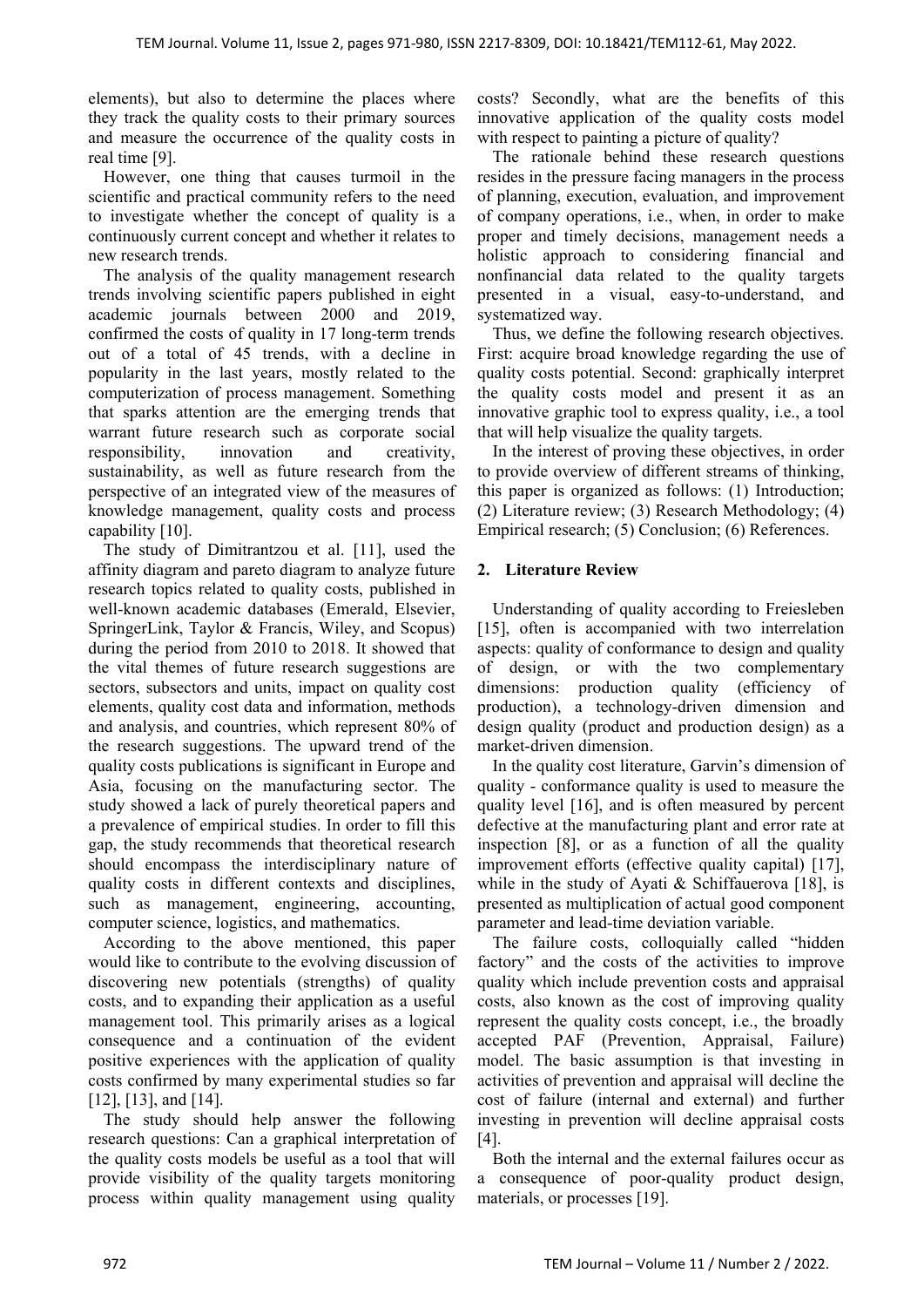The failure costs (internal and external) and the appraisal costs, i.e., costs that do not add value [20], amount to up to 95% of the total quality costs [21]. Since it dominates the overall cost of quality, the elimination of such costs becomes a priority in the agenda for a competitive advantage and sustainability within company operations.

Duarte et al. [5] suggest that the most of the firm's savings in failure cost appears with optimal quality improvement program, that means elimination of failures must be as fast as possible after occurring. On this way and monitoring of quality costs either quarterly, weekly, or daily, can focus the investments in preventive or appraisal activities.

 According to Velkoska & Tomov [22] quality costs should not be underestimated, that is corroborated by the fact that they contribute significantly to the total product creation costs that can reach up to 40%, or 38% of the company sales value or 33% of the value of the sales contracts. The same study presented an overview of published research studies about the extent to which companies apply quality costs, which quality costs categories do usually measure, as well as the quality costs measured values.

Many researchers have published studies correlating the quality costs categories, correlating the categories with the total quality costs, as well as with the level of quality  $[23]$ ,  $[24]$ , and  $[25]$ . It is worth noting that the quality costs categories contain specific elements of the quality costs dependent on the nature of the company, its size, the type of products it produces, the organizational and technological conditions, and other considerations.

Because no unified method exists to determine them, which according to Yang [26], represents one of the most important prerequisites for an effective and efficient system for managing quality costs, according to Purguslove & Dale [1], this can lead to many debates and confusion. This particularly impacts the relevancy of the results from the comparative analysis of the quality costs of the companies.

The verification of scientific thought regarding quality costs is a feature of the modern age. Many studies present an overview of successful practices of companies which have implemented a quality cost measuring system. A reduction of the failure costs at a low or no subsequent increase in the conformance costs was registered in the study of Ittner [27].

The study of Kaur [28] confirmed that the quality costs as a percentage of the sales revenue do not significantly differ between private and public companies. The majority of the companies use the cost of quality for strategic cost management as well.

The experimental study of Mahmood et al. [29], showed that the consistent downward trend of the quality costs during a period of two months initiated a reduction of the quality costs by 25%, improvement of productivity by 17%, and an increase of profitability of the company by 11%.

The study of Chopra & Garg [25], showed a reduction of the costs of nonconformance correlated to the growth of the costs for prevention and the costs for appraisal, i.e., a reduction of the total costs of quality from 20.9% to 14.24% in three years. The study of Psomas et al. [30], confirmed that appraisal activities have a very significant effect on the reduction of the internal and external failure costs in comparison to the preventive activities.

A reduction of the total costs of quality from 16% to 12% of the revenues is registered in the study of Ramdeen et al. [13].

According to Sower et al. [31], American companies with a higher level of the quality system maturity reported smaller quality costs. It means that the quality cost distribution does change after implementation of a quality system.

Irrespective of whether dealing with a strategy become a market leader through cost leadership or generating product diversity, or application of a focused strategy [15], the application of quality costs as a performance measure for operational processes and measure (tool) of overall organizational performance enables quality costs optimization and profit increase as a result of good company managerial accounting, according to Staiculescu [2].

The research in study of Lim et al. [19], looks at the quality costs optimization through the prism of an optimal combination of prevention costs and inspection costs in order to minimize the total quality costs. The total quality costs are lower for higher levels of quality as they do not require more spending on prevention and appraisal activities, according to Plewa et al. [32].

The study of Farooq et al. [33], assesses the application of the quality costs model as significant with respect to the optimization of the quality inspection conducted by identifying the conformance rates and external failure premium, while the study of Hamrol et al. [34], looks at the value-added criterion.

The novelties related to environmental protection and the inclusion of environment costs in the total quality costs enables greater visibility of the degradation of the natural resources, which in turn helps the decision makers – the managers make more efficient decisions about investments and the return on investments with respect to environmental protection. From a national policy making viewpoint, government authorities may conduct economic assessments as a prerequisite for enacting environmental legislation, in order to reduce environmental-related global failure cost and to stipulate a minimal level of product's environmental quality [35].

In the study of Ayach et al. [36], it was registered that environmental non-quality (pollution, noise), social non-quality (work accident, demotivation, etc.)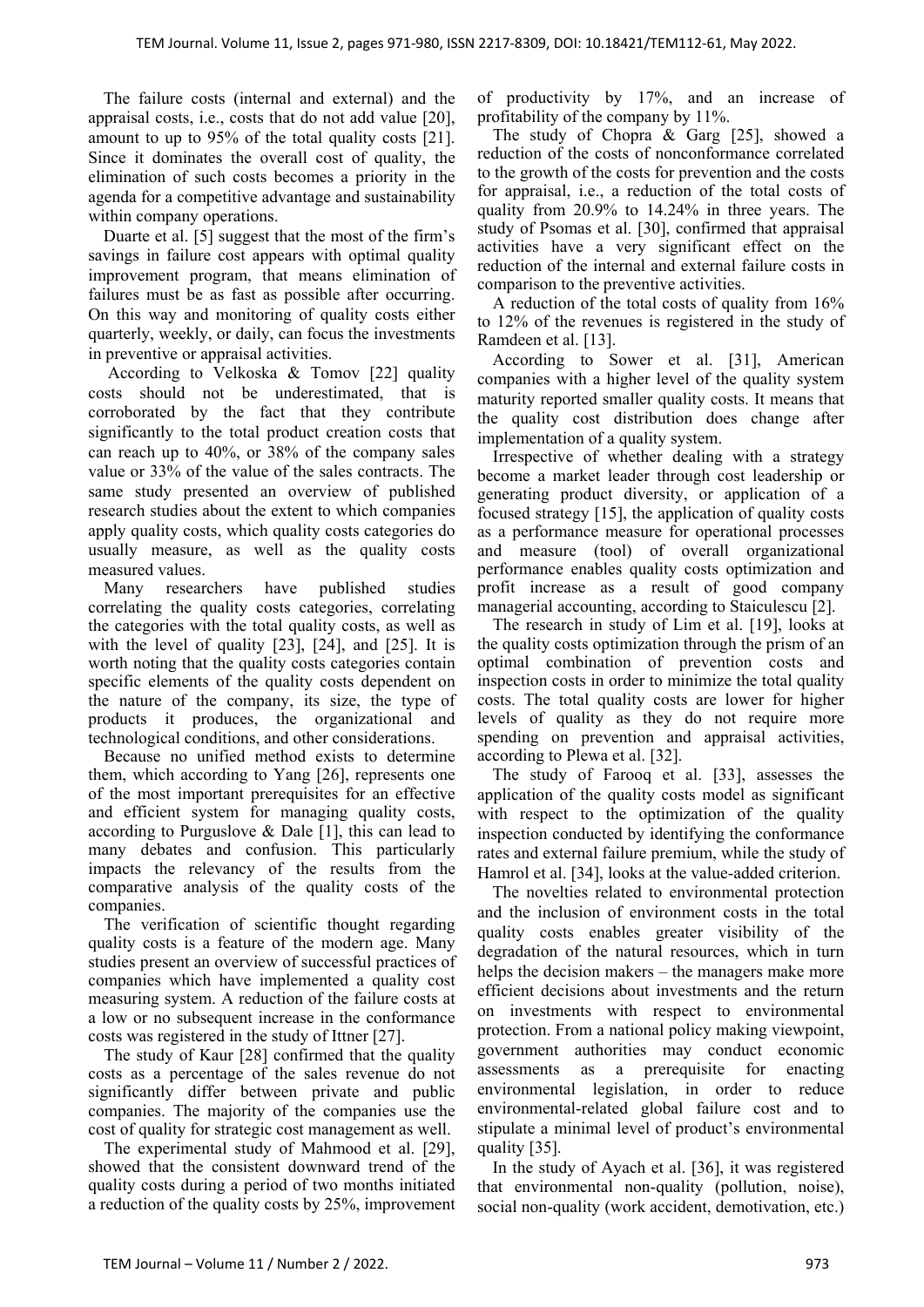and supplier non-quality are the less integrated elements to the computing of cost of quality, while the study of Obied-Allah [37] discusses new category – recycle cost into a quality cost model in supply chains.

According to Kambanou & Lindahl [38], there is a lack of research related to end-of-life stage of the product and therefore less emphasis is placed on disposal costs.

## **3. Research Methodology**

This study applied an integrated methods approach to conduct the research in a scientific and transparent manner, allowing its replicability.

First, we provide a shorth theoretic synopsis of the benefits of the application of quality costs. The use of reviewed publications with prevalent conceptual and methodological rigor ensures the high quality of this study.

Second, the empirical research part consists of the practical application of quality costs model in response of research questions for monitoring the management objectives (quality targets) as aid in the hands of decision makers in their management activities as well contributions from quality cost application. The empirical research will be implemented in three stages. The first stage led to the formation of a preliminary expert team tasked to prepare the survey questionnaire as a research method. The second stage involves defining the expert group which will participate in the research, conducting the survey and collecting the responses. This stage also employed the panel discussion technique.

The third stage involves the processing of the responses and presenting the results.

# *3.1. Subject of the Empirical Research*

The empirical research looks at a selected target group of automotive industry companies, i.e., affiliates of international companies that produce automobile parts on the territory of the Republic of North Macedonia, conducted in the period from 2016 to 2020.

The authors invited 9 companies to participate in the research of which only 4 companies fulfilled the criteria for participation, were ready to fully respond to our requirement, and showed a strong interest to cooperate and share quality costs data. In addition, the research guarantees the anonymity of the expert and the companies, as well as of the responses provided by the companies which will be used solely for scientific and research purposes.

The empirical study researches a generic quality costs model in the management of the quality targets in the selected companies. This gave rise to the survey questionnaire, structured in two parts.

The questions in the first part of the questionnaire aim at painting a picture of the company demographics and the status of the application of standards and management systems which, in turn, will provide objective evidence of the proficiency of the companies and their experts in the area of quality.

The second part of the questionnaire asked the companies to describe, in detail, their management objectives (the quality targets), the level of tracking, and how they monitor and maintain quality management.

After the researchers assessed the conditions under which the selected companies managed the quality targets, they decided to ask two companies (A, B) for data about the elements and the categories of the generic model at a specific project level and during one calendar year, to ask one company (C) to provide data for all of their projects for a selected calendar year and to ask one company (D) for annual data for all current projects for a period of four years (2017- 2020).

The presentation of these four cases helps comprehensively answer the research question regarding the usefulness of the graphical presentation of the quality costs model for the visibility, the monitoring, and the evaluation of the implementation of the quality targets.

The research excludes data from 2020 because, due to the Corona Crisis, the authors did not expect that the quality costs data for 2020 would be relevant in the data series for the entire period. Due to the sensitivity of the research subject, the companies provided the required quality costs data as a percentage of their sales value.

The questions in the third part of the questionnaire relate to value of the categories and the elements of the provided structure of the generic quality costs model which involves four categories, i.e., prevention costs, appraisal costs, internal failure costs, and external failure costs. The generic model structure derives from the theoretical research of the literature sources in this study, conducted by the authors of this paper.

# *3.2. Data Collection, Editing, and Analysis*

During the collection of the data, each company was asked to assign a responsible officer (expert) for responding to the questionnaire. The responses to the questions from the first part of the questionnaire were systematized and analyzed using a descriptive and statistical analysis, while the questions from the second part of the questionnaire are systematized in a descriptive – narrative form.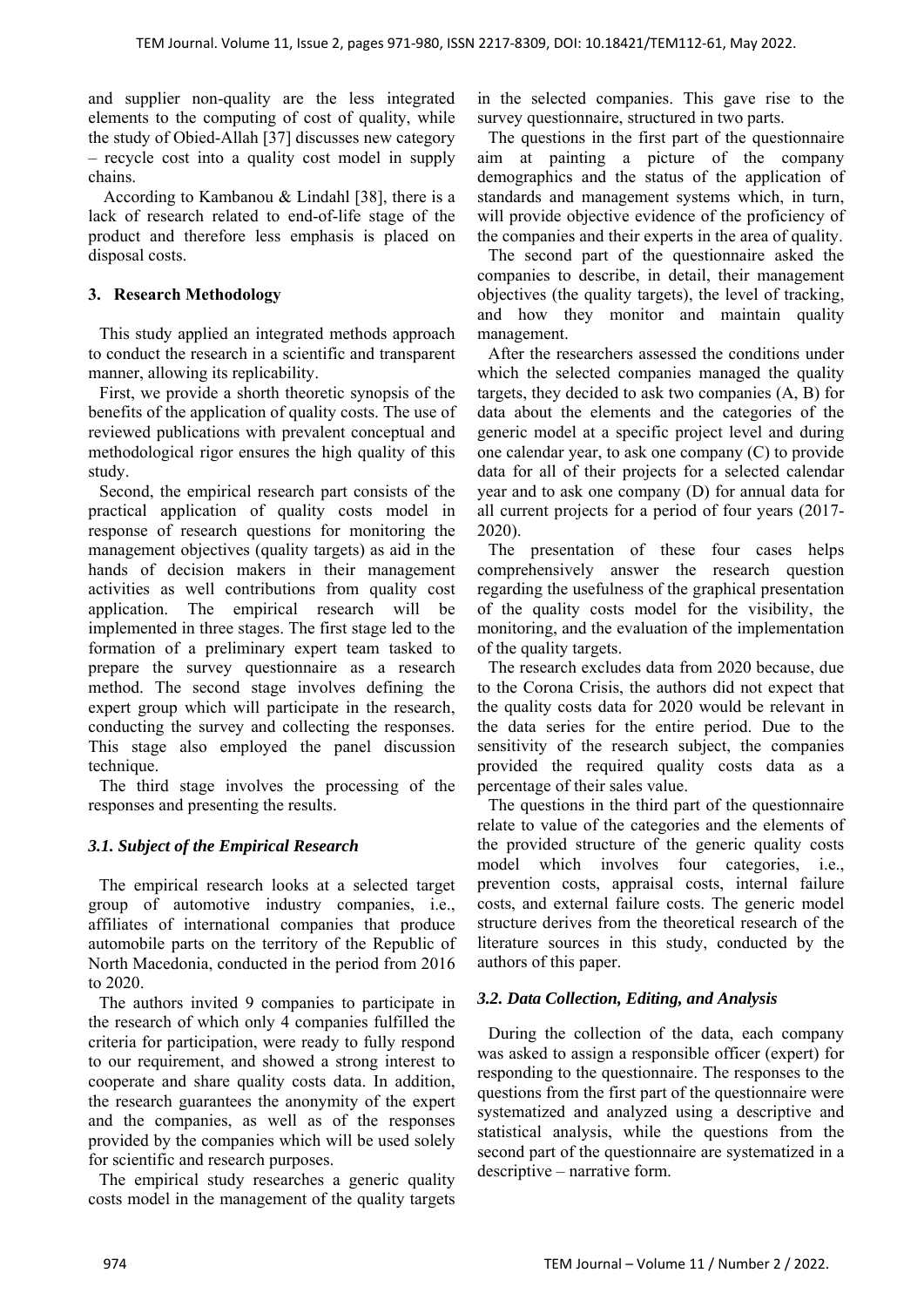The responses to the questions from the third part of the questionnaire were systematized in Excel and were presented graphically by plotting the quality costs categories curve and the total quality costs curve using a second order interpolation.

It is worth noting that, when drawing the quality costs curves, the values of the costs are closest to the real time of the costs due to the very short time periods of production, delivery, and use of the products, as well as the high level of maturity of the quality system.

## **4. Empirical Research**

### *4.1.Results of the Data Analysis from the First Part of the Questionnaire*

The results from the analysis of the responses to the first part of the questionnaire showed that the companies, within their organizational structures, have a Quality Sector with a Quality Control Department and a Department for Introduction and Maintenance of the Systems for Management of Quality, Health and Safety, Environment, etc. The analysis showed that the companies are committed to applying and improving certified quality management, environmental, health and safety at work systems, as well as to the application of the standards IATF 16949:2016 and VDA6.3:2016. All companies understand the quality costs and apply systems to identify, track, quantify, and report such costs, especially in the product design and development phase, as corroborated by the panel discussions with the company experts, i.e., control manager, quality manager, production manager, and financial manager.

## *4.2.Interpretation of the Results of the Data Analysis for the Second and the Third Part of the Questionnaire*

After plotting the quality costs model, the visualization of the models was compared to the narrative and descriptive interpretation of the quality targets made by the experts, and the following results were obtained.

Figure 1. shows the graphical interpretation of the quality costs model for company A that tracks quality costs from the very start of the project implementation. The company has established the following quality targets: acceptable internal failure costs at most 3.3% of the project sales, as well as a predefined number of complaints. Only the company knows the complaints data and the research accepted them as a trade secret of the company. As a generator for triggering quality improvement activities, the company considered in the increased number of external failures as evidenced by the complaints from the customers.

Company A is an example of an increased number of complaints due to an identified nonconformity and unmet product functionality requirements after delivery to the customers. The increased number of complaints triggered actions to analyze the complaints and nonconformities, detect the reasons for the nonconformities in the design and prevention of future nonconformities, repairing the returned products, and recording of scrap which caused the external failure costs to increase to 7.5% of sales (first quarter), which represented a serious threat to the project's profitability.

The company invested in prevention and appraisal activities (conformity costs), which helped improve the quality of the product and reduce the external failure costs, as well as the internal failure costs during the third and the fourth quarters. At the end of the fourth quarter, the company registered a relaxation of the prevention costs which remained at the level required to maintain the level of quality, through preventive education, maintenance of the quality management system, and preventive maintenance of the equipment.

There was a positive correlation between the conformity costs and external failures costs, the conformity costs, and the internal failure costs, as well as between the conformity costs (prevention and appraisal costs) and the nonconformity costs (costs of internal failures and costs of external failures). This confirmed that the prevention and appraisal activities yielded results, i.e., were effective. This leads to the conclusions of the research study [25], [31] and [39].



*Figure 1. Graph of the cost quality model (Company A)* 

The company expert thought that the increased number of complaints is probably due to production quality nonconformities, because investments in prevention and appraisal activities have led to a reduction of the internal failure costs, which would be characteristic for design nonconformities, because in such a case, the internal failure costs would not necessarily decrease.

Figure 2. shows a graphic interpretation of the quality costs for company B who also tracks the quality costs since the start of project implementation. However, here the analysis of the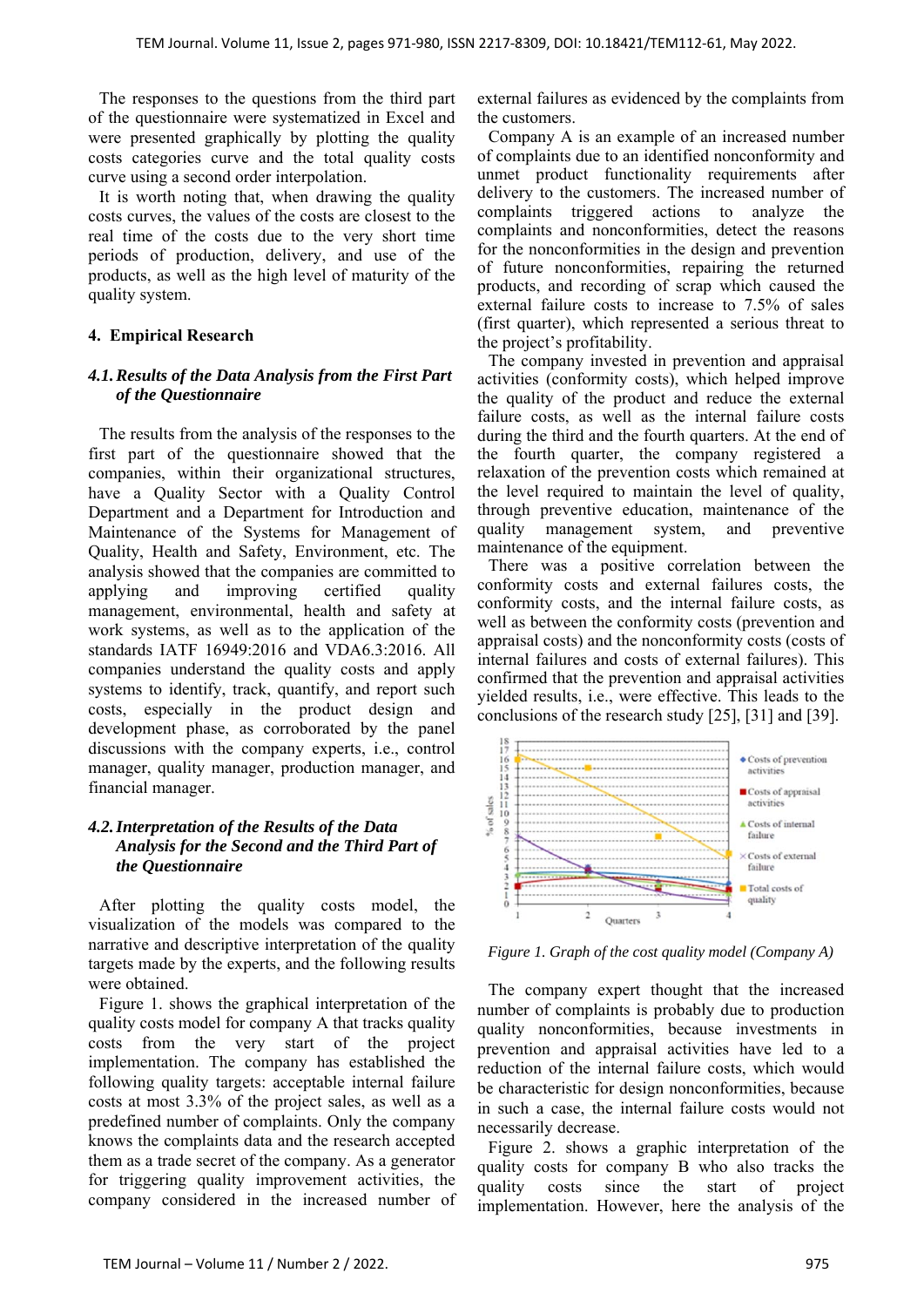high number of internal failure triggers activities to improve quality. The company tracks the defined quality target that internal failure costs do not exceed 6.2% of the project sales.

Company B recorded a higher number of internal failures in the first quarter which signaled insufficient quality maintenance activities and the need to invest in activities to analyze the nonconformities, detect the causes and the source of the failures, remedy the nonconformities, and register scrap, which led to an increase in the internal failure costs. The company continues to invest in prevention activities to improve quality (activities for researching, planning, and designing of quality), in order to eliminate the reasons for any nonconformities in the second quarter. The improvement of quality was also accompanied by investments in appraisal activities in the second quarter, which in turn improved the level of quality of the quality conformance assessment.

These investments contributed to improving the quality of the product and reduce the costs of internal failures (second quarter), which suggests a positive correlation between the conformance costs and internal failure costs. A positive correlation was also registered between the conformance costs and the external failure costs. The trend of drastic relaxation of the internal failure and external failure costs continued in the third and in the fourth quarter. This conformed the effectiveness of the activities for prevention and appraisal. This case shows the reduction of the internal failure costs and suggests a reduction of the external failures costs, which means that this leads to the attainment of a higher level of conformity of the production quality, which can relate to the results of the studies [25], [31] and [39].



*Figure 2. Graph of the cost quality model (Company B)* 

Figure 3. shows a graphical interpretation of the quality costs for company C. This company expresses the quality costs value as a percentage of the total project sales, plans the quality costs in advance, accepts them as quality targets, and they trigger activities for management of the level of quality in the company, as well as other appropriate activities.

The planned value of the total quality costs amounts to at most 7.3%, the value of the prevention activities  $costs - 1.7\%$ , the value of the appraisal activities  $costs - 2.5\%$ , the value of the internal failure costs– 2.7%, and the value of the external failure  $costs - 0.4\%$ .

According to the company expert, the total quality costs, and the costs for external failures in all quarters did not exceed the planned values, but the preventive activities posed a problem.

Not only did the investments in prevention activities in the first quarter (higher than the planned 1.7%), reduce the internal failures, but rather they increased them (to 3.5%, which exceeded the planned value of 2.7%). In spite of the relaxation of the prevention activities (from 2.5% in the first quarter to 2% in the fourth quarter, which exceeds the planned value of 1.7%), the value of the internal failure costs increased (from 3.5% in the first quarter to 4.4% in the fourth quarter).



*Figure 3. Graph of the cost quality model (Company C)* 

This showed that sometimes investments in prevention do not yield the expected results, which, according to the expert, leads us to the conclusion that actual opportunities to improve the quality were not identified, i.e., the preventive activities were not effective (for comparison, see the study [30]).

The fact that the external failure costs ranged within the planned values, suggests that the company has a problem with the internal quality, particularly with respect to the production quality, while the design quality is within the plan.

Figure 4. shows a graphical interpretation of the long-term quality costs in company D, during a period when the company implements multiple projects at the same time and introduces new project on an ongoing basis and where the company proactively implements prevention activities with a view of minimizing the internal and external failure costs. The value of the internal failure costs for all projects of at most 1%, and the value of the external failure costs of at most 0.3% of the total company sales represented established quality targets.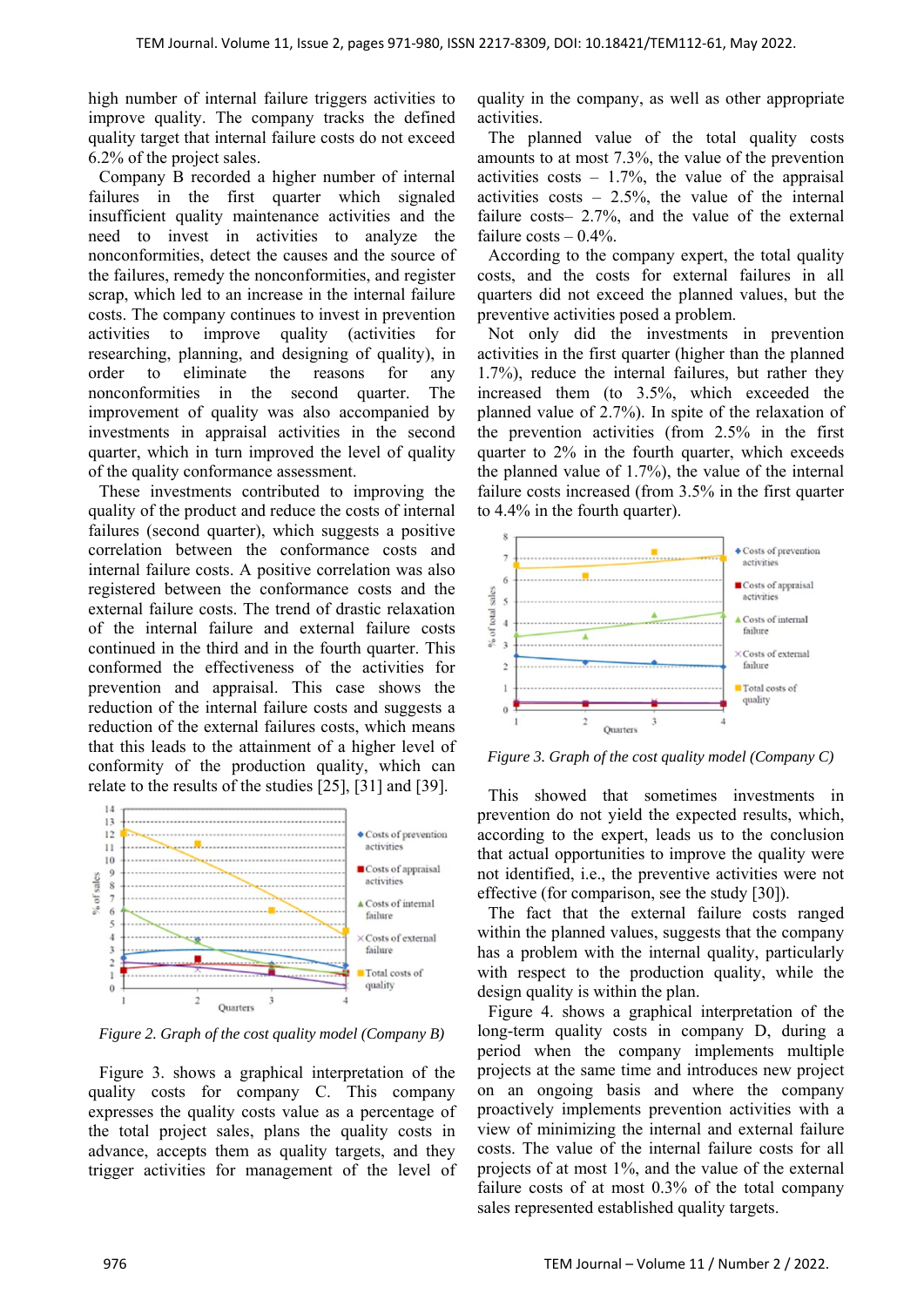The company expert confirmed that the company aims to incorporate quality from the very beginning of product creation in order to achieve the lowest possible internal failure costs, and especially the lowest possible external failures costs and, at the same time, to relax the appraisal activities costs. The company paid particular attention to the activities for input control of the products from the suppliers, which, as a cost, represented a high percentage of the appraisal activities costs.

A positive correlation was registered between the conformance costs and the nonconformance costs in the context of a mature company with respect to the quality of its overall operations, which reflects a company dedicated to maintaining a very high level of quality, which on the other hand opens a discussion about the feasibility of intensive continuous investments which is not in line with the studies of Plewa et al. [32] and Ittner [27].



*Figure 4. Graph of the cost quality model (Company D)* 

The analysis of the results obtained for all four companies suggests that we have sufficient reasonable arguments to confirm that the graphical interpretation of the quality costs model makes the quality targets more representative by visualizing the very process of monitoring and maintaining them.

## **5. Conclusion**

### *5.1. Theoretical and Managerial Contributions*

The results of the empirical research in this paper contribute to the enrichment of the understanding of the importance, significance, and usefulness of the quality costs model application in quality management, since they directly reflect the practice and the experience of the companies.

This experimental study confirmed the primary goal of this paper to expand the knowledge about the application of quality costs with a view of encouraging managers to commit to a substantive implementation of quality costs, i.e., to identify properly and continuously, coherently, consistently, and systematically, monitor, analyze, disseminate,

and utilize the interdependencies of quality costs with a view of monitoring and sustaining the quality targets.

The theoretical contribution features an innovative application of the quality costs model involving a graphical picture of quality. In other words, the graphical interpretation of the quality costs model expressed by the dynamism of the quality costs model categories can serve as tool that will make the company quality targets more visible and more representative. This provides the management of a company with a visual image of the process of monitoring and achieving the quality targets, i.e., allows management to continuously follow the changes, the behavioral trends of the quality costs categories, which in turn effectuates timely and proper decision making in the management activities of planning, control, and improvement of quality. More specifically, it can cumulatively fulfill the processes of problem solving, decision making, problem-prevention mentality, risk-thinking, rethinking processes, meeting customer specific requirements, and customer-oriented product design with a view of achieving the quality targets at the product, project, and company level.

Something that makes the graphical interpretation an especially user-friendly tool for managers in the possibility of an integrated visualization of the quality cost categories, the participation in the investments on one hand, as well as the failures and the losses on the other hand. Since the value of the quality costs can be expressed as a percentage of a specific financial parameter, such as sales, this retains the discretionary right to non-transparency of the financial assets of the quality costs, which, at the same time, contributes to greater accuracy, objectivity, and relevance in representing the quality costs. In addition, the decision makers can feel more comfortable in exchanging their views, discussions, conclusions, and proposals in the complex relationships within and between the companies.

This opens up the horizon for comparing graphical interpretations of quality costs models at the level of different projects or different products with the same or with different quality targets, so that, by knowing the behavior of the quality costs categories, the decision makers can determine reasons for the lesser or greater profitability of projects, products, or buyers, which any company ultimately aims to achieve. This especially stands out when companies cooperate with each other, particularly during the selection and evaluation of company suppliers of intermediate goods and raw material, as well as in the process of making decisions about joint partnerships, investments, and operating on the global market.

Considering that modern business processes also commit to socially responsible aspects when looking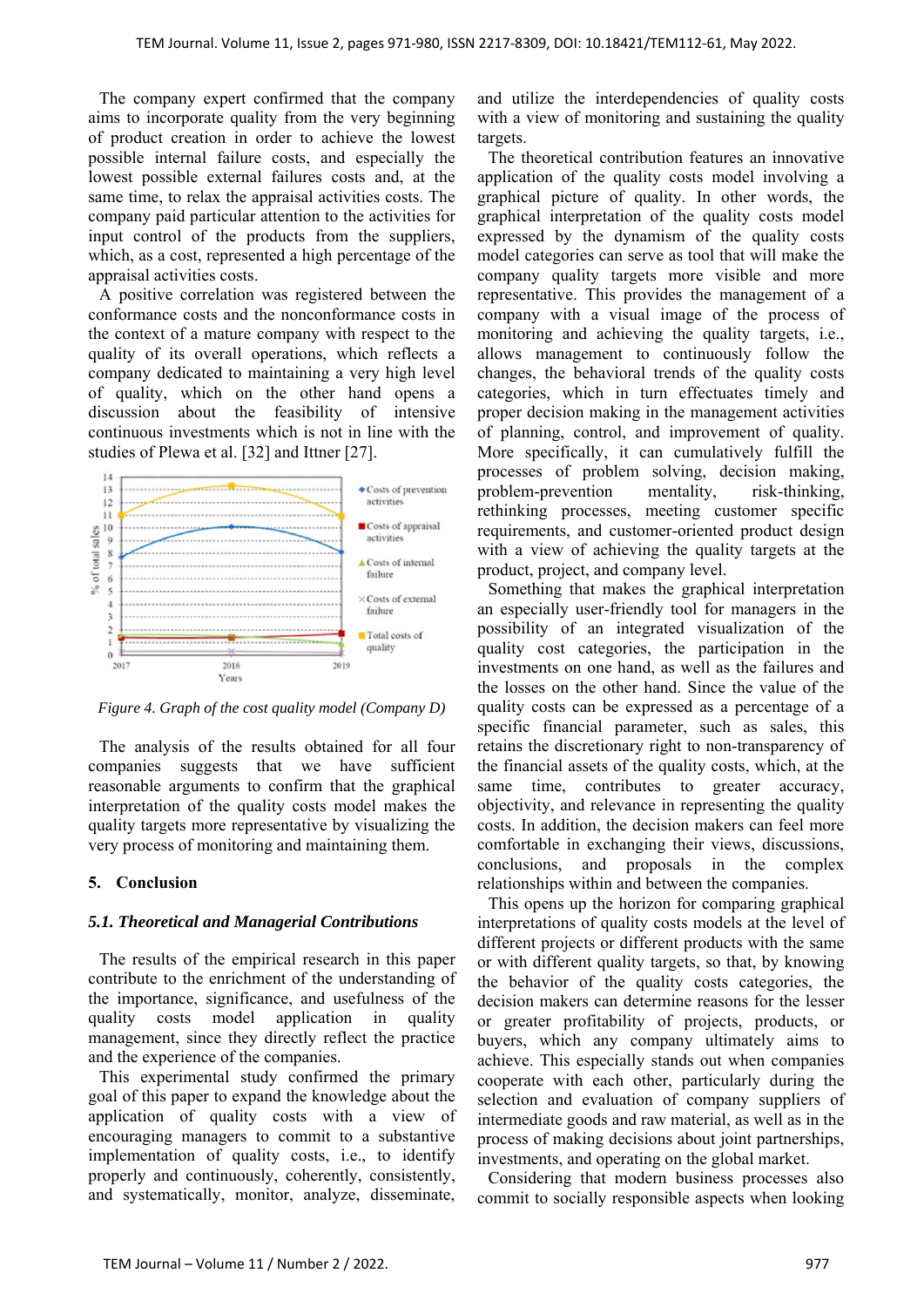at costs such as best practices and legislative solutions for protection of people, health, and the environment, proper waste management, utilization of renewable energy sources, implementation of energy efficiency solutions, high level of awareness about socially responsible solutions, consumer protection, humane solutions, national regulation and quality, international conventions, etc., the pressure on the companies will intensify in the near future. Therefore, it is a matter of time when companies will commit to identifying and measuring of new relevant elements of the quality cost model categories. Thus, with a modern understanding of the structure of the quality costs model, the graphical interpretation of the model gets additional merits not only for the purposes of management, but for society as well, because it will visually reflect the resource degradation in the companies.

Hence the national quality regulation, the chambers of commerce, the professional organizations, the professional and the scientific public in the field of quality, the national bodies and institutions will become consumers of quality costs data.

This naturally imposes the need for availability and inclusion of the quality costs as input referent values for comparative analyses at the level of products, companies, or industries with a view of creating policy for national economies and, in the near future, global sustainability policies.

In the broadest sense, the quality costs will be increasingly needed for the integration of company values, national socioeconomic values, and the global values with a view of achieving sustainable overall operations of the nations.

All of this answers the research question about the benefits of such an innovative application of the quality costs model in painting a picture of quality. Above mentioned highlights the importance of application quality cost models and confirms the relevance of the work towards the improvement of theory and managerial practice.

#### *5.2.Limitations and Future Scope of Study*

The empirical research has several limitations. The first limitation of this empirical study is the perhaps small number of companies (four) from the automotive industry. Still, we considered the sample to be representative since this is the most advanced industry and North Macedonia is a small country. In the future such research should be conducted in more companies in this industry from the Balkans, and other research should be conducted that will enable comparisons with companies from other industries. The second limitation involves the sensitivity of this subject matter, since this involves collection of financial information from companies in a developing country, which can be subject to a certain level of bias when submitting quality costs values. Generally, managers are still reluctant to transparently express their successes and failures in the company. On one hand, the confirmation of a company's success can lead to a justified demand from customers to reduce the price of its products since they perceive that the company operates efficiently and generates extra profit. On the other hand, if a company is less successful, then this can make the company afraid that their reputation and rating, as well as the consumer trust might be jeopardized and even lost and that the sales will decline. Therefore, it was exceptionally difficult and, in some of the nine originally invited companies, it was completely impossible for the research team to talk about quality costs data.

Future research should focus on the graphical representation of the modern elements in the structure of the quality costs categories and their impact on the other categories and their elements. With that in mind, we propose the following research questions:

- 1) How do elements from the prevention and appraisal categories influence the behavior of the internal failure costs, and what effects do they have relative to achieving production quality and design quality?
- 2) What does the gradient of influence of the elements from the internal failure costs category show relative to the reduction of the external failure costs, viewed in the context of production quality and design quality?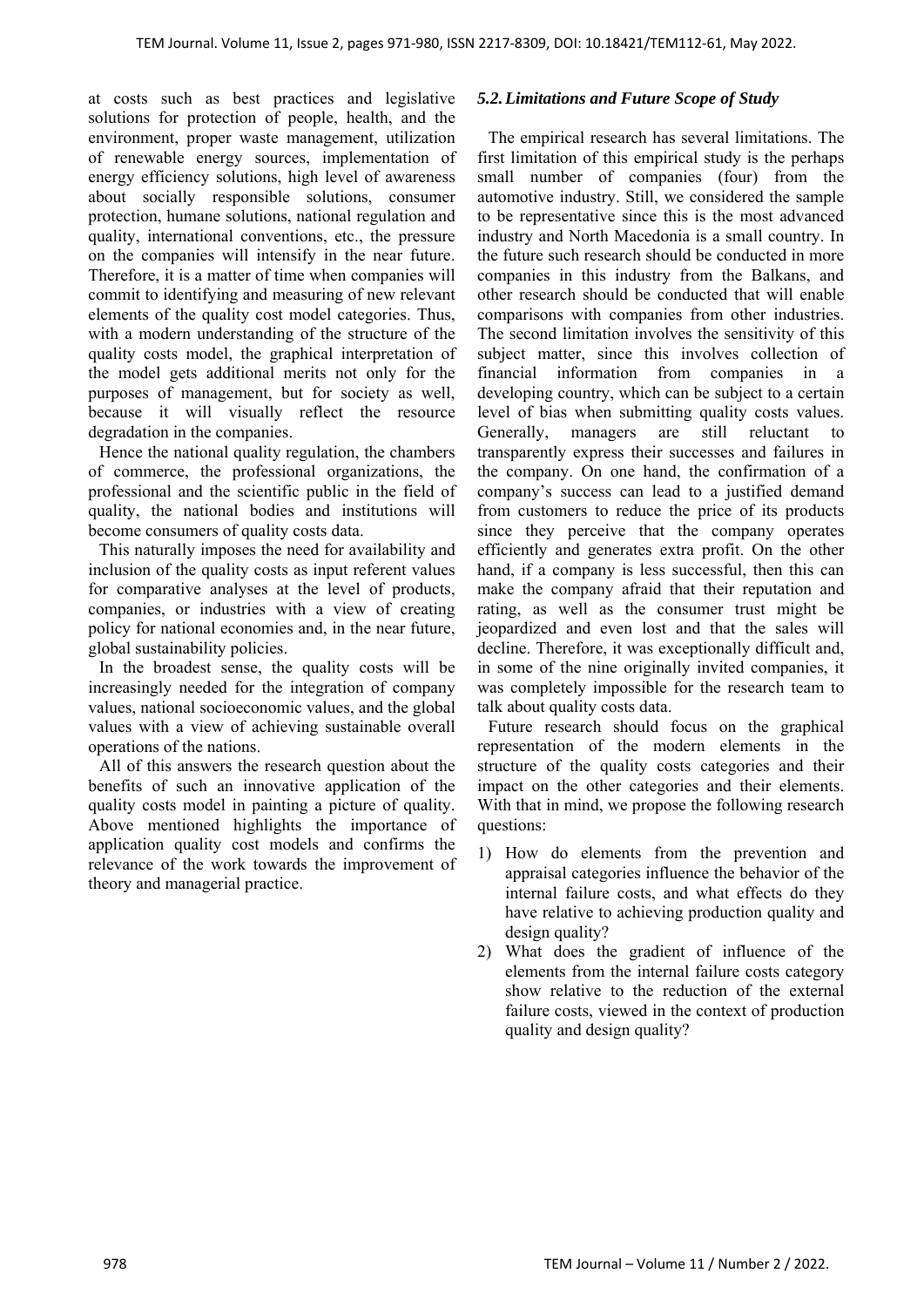#### **Acknowledgements**

*The initial version of this paper was preparing in cooperation with Prof. Dr. sc. Mikolaj Kuzinovski (in memoriam). The authors would like to thank for his noteworthy comments.* 

#### **References**

- [1]. Pursglove, A. B., & Dale, B. G. (1995). Developing a quality costing system: key features and outcomes. *Omega*, *23*(5), 567-575.
- [2]. Staiculescu, O. (2012). A new vision of quality cost: an essential optimization tool for managerial accounting. *Procedia-Social and Behavioral Sciences*, *62*, 1276-1280.
- [3]. Abdelsalam, H. M., & Gad, M. M. (2009). Cost of quality in Dubai: An analytical case study of residential construction projects. *International journal of project management*, *27*(5), 501-511.
- [4]. Vaxevanidis, N. M., & Petropoulos, G. (2008). A literature survey of cost of quality models. *Journal of engineering*, *6*(3), 274-283.
- [5]. Duarte, B. P., Oliveira, N. M., & Santos, L. O. (2016). Dynamics of quality improvement programs–optimal investment policies. *Computers & Industrial Engineering*, *91*, 215-228.
- [6]. Mantri, S., & Jaju, S. (2016). Cost of quality management in Indian industries: A practical insight. *International Journal for Quality Research*, *11*(3), 491-506.
- [7]. Hedesiu, D. M., Popescu, S. G., & Dragomir, M. (2012). Critical Analysis on Quality Costs Models. *Calitatea*, *13*(131), 71.
- [8]. Castillo-Villar, K. K., Smith, N. R., & Simonton, J. L. (2012). A model for supply chain design considering the cost of quality. *Applied Mathematical Modelling*, *36*(12), 5920-5935.
- [9]. Velkoska, C., Tomov, M., & Kuzinovski, M. (2018). Theoretical Aspects Related to the Creation of Algorithm for Quality Costs Measurement System. *Journal of Production Engineering, 21*(2), 65-68.
- [10]. Wawak, S., Rogala, P., & Dahlgaard-Park, S. M. (2020). Research trends in quality management in years 2000-2019. *International Journal of Quality and Service Sciences*, *12*(4), 417-433.
- [11]. Dimitrantzou, C., Psomas, E., & Vouzas, F. (2020). Future research avenues of cost of quality: a systematic literature review. *The TQM Journal*, *32*(6), 1599-1622.
- [12]. Banasik, M. A., & Beruvides, M. G. (2012). A case study of the costs of quality: Water utilities. *Engineering Management Journal*, *24*(2), 3- 14.
- [13]. Ramdeen, C., Santos, J., & Chatfield, H. K. (2007). Measuring the cost of quality in a hotel restaurant operation. *Management*, *19*(4), 286-295.
- [14]. Modhiya, S., & Desai, D. (2016). A review on cost of quality methodology and hidden costs in manufacturing industries. *REST Journal on Emerging trends in Modelling and Manufacturing*, *2*(4), 87-94.
- [15]. Freiesleben, J. (2010). Proposing a new approach to discussing economic effects of design quality. *International journal of production economics*, *124*(2), 348-359.
- [16]. Orm, M. B., & Jeunet, J. (2018). Time cost quality trade-off problems: a survey exploring the assessment of quality. *Computers & Industrial Engineering*, *118*, 319-328.
- [17]. Rosiawan, M., Laksono Singgih, M., & Widodo, E. (2019). Model of quality costs and economic benefits of a business process of manufacturing companies. *Cogent Engineering*, *6*(1), 1678228.
- [18]. Ayati, E., & Schiffauerova, A. (2014, November). Study of cost of quality behavior in manufacturing supply chain based on the quality maturity status. In *ASME International Mechanical Engineering Congress and Exposition* (Vol. 46637, p. V014T08A006). American Society of Mechanical Engineers.
- [19]. Lim, C., Sherali, H. D., & Glickman, T. S. (2015). Cost-of-quality optimization via zero-one polynomial programming. *IIE Transactions*, *47*(3), 258-273.
- [20]. Daunoriene, A., & Katiliute, E. (2016). The quality costs assessment in the aspect of value added chain. *Quality Innovation Prosperity*, *20*(2), 119-144.
- [21]. Williams, A. R. T., Van der Wiele, A., & Dale, B. G. (1999). Quality costing: a management review. *International Journal of Management Reviews*, *1*(4), 441-460.
- [22]. Velkoska, C., & Tomov, M. (2021). Quality Costs Concept and Measurement – Does A Reaffirmation in A New Direction Needed? *Vision International Scientific Journal, 6*(1)*,* 65-80.
- [23]. Jaju, S. B., Lakhe, R. R., & Bhagade, S. S. (2010). Development of empirical quality cost model for a manufacturing industry. *International Journal of Productivity and Quality Management*, *6*(1), 48-70.
- [24]. Jaju, S. B., Mohanty, R. P., & Lakhe, R. R. (2009). Towards managing quality cost: A case study. *Total Quality Management*, *20*(10), 1075-1094.
- [25]. Chopra, A., & Garg, D. (2011). Behavior patterns of quality cost categories. *The TQM Journal*, *23*(5), 510-515.
- [26]. Yang, C. C. (2008). Improving the definition and quantification of quality costs. *Total Quality Management*, *19*(3), 175-191.
- [27]. Ittner, C. D. (1996). Exploratory evidence on the behavior of quality costs. *Operations research*, *44*(1), 114-130.
- [28]. Kaur, P. (2009). Current Cost of Quality Management Practices in India in the Era of Globalization: An Empirical Study of Selected Companies. *Decision (0304-0941)*, *36*(1).